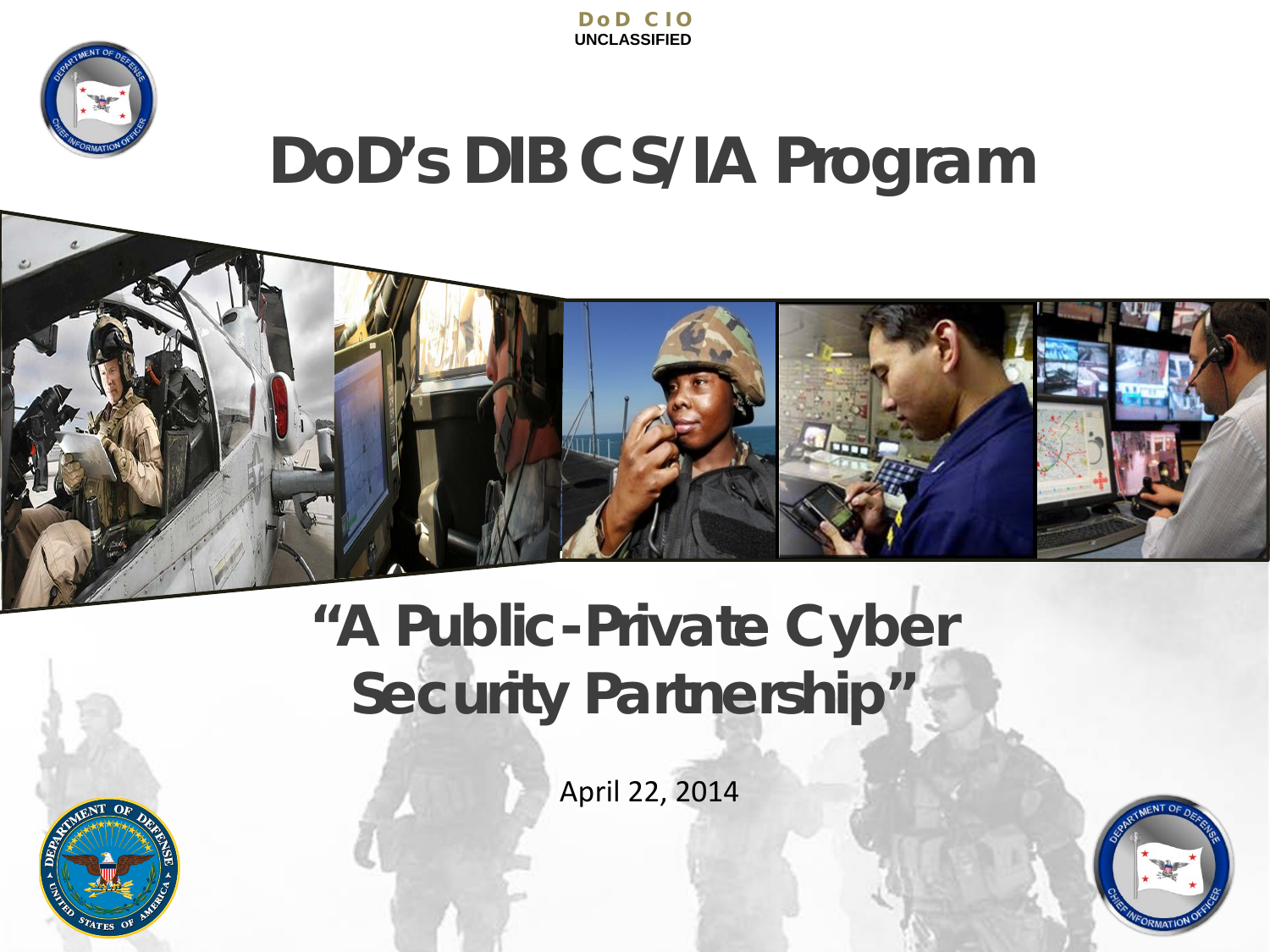

Mission Statement

The Deputy Secretary of Defense directed the establishment of the DIB CS/IA program in 2007 under DoD CIO.

### **DIB CS/IA Mission**

DIB CS/IA Program<br>
Mission Statement<br>
Peputy Secretary of Defense directed th<br>
DIB CS/IA program in 2007 under DoD C<br>
DIB CS/IA Mission<br>
Enhance and supplement Defense Industricipants' capabilities to safeguard DoD intides To enhance and supplement Defense Industrial Base (DIB) participants' capabilities to safeguard DoD information that resides on, or transits, DIB unclassified information systems.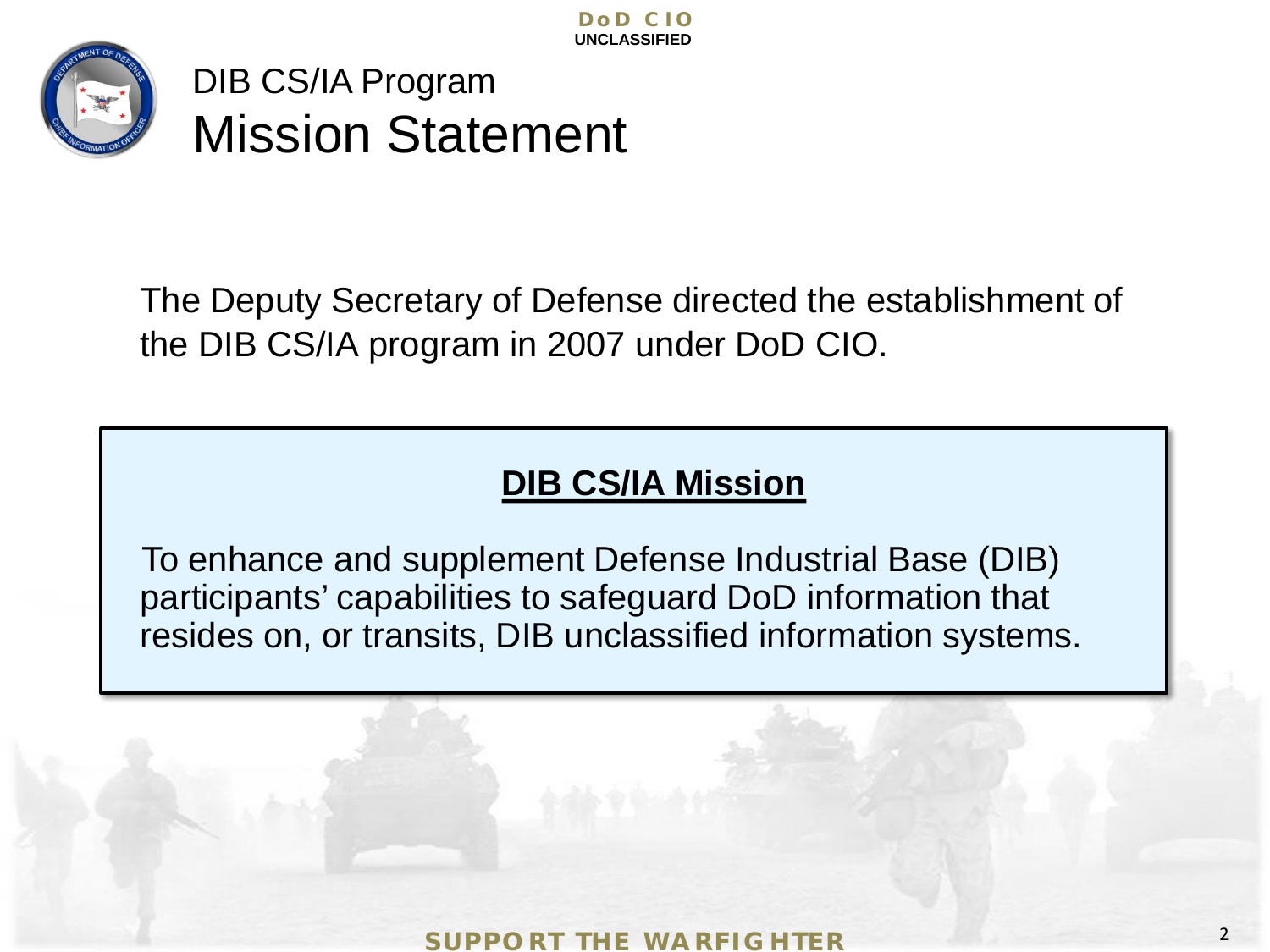

**Authorities** 

- DIB CS/IA Program<br> **Authorities**<br>
CS/IA activities, including the collection, manamation for cyber security purposes, support a<br>
wing national and DoD-specific guidance and<br>
DoD CIO 10 U.S.C. § 2224<br>
Federal Information Se • DIB CS/IA activities, including the collection, management and sharing of information for cyber security purposes, support and implement the following national and DoD-specific guidance and authority:
	- DoD CIO 10 U.S.C. § 2224
	- Federal Information Security Management Act (FISMA) (44 U.S.C. §§ 3541 et seq.)
	- PPD-21: Critical Infrastructure Security and Resilience. Replaces HSPD-7. DoD is the sector-specific agency for the DIB.
	- Part 236, "Department of Defense (DoD)-Defense Industrial Base (DIB) Voluntary Cyber Security and Information Assurance (CS/IA) Activities" of title 32, Code of Federal Regulations (CFR), 22 Oct 2013.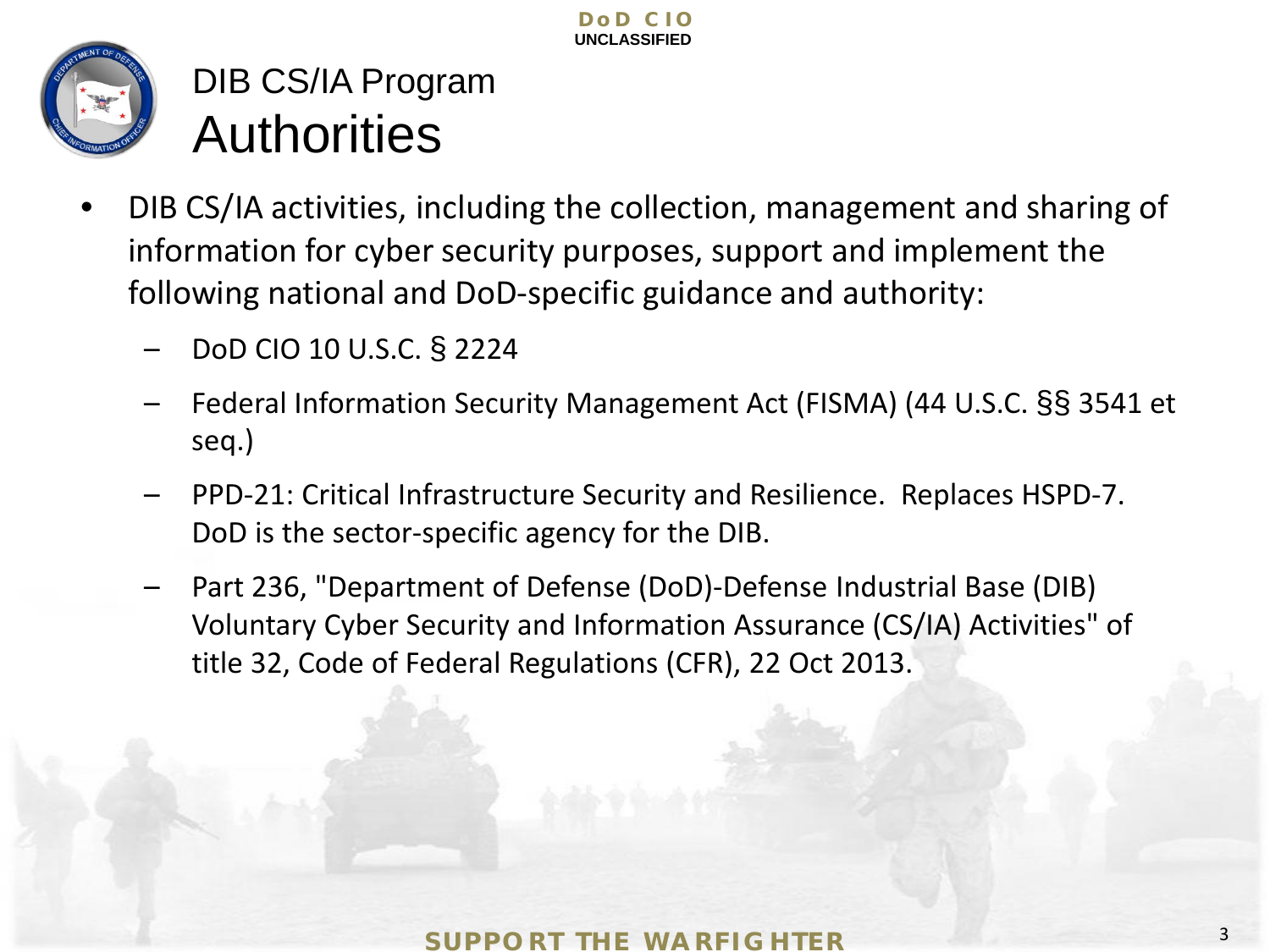

## DIB CS/IA Program Program Objectives

**SUPPORT THE WARFIGHTER**<br>
SUPPORT THE WARFIGHTER<br>
SUPPORT THE WARFIGHTER<br>
SUPPORT THE WARFIGHTER<br>
SUPPORT THE WARFIGHTER<br>
SUPPORT THE WARFIGHTER<br>
SUPPORT THE WARFIGHTER<br>
SUPPORT THE WARFIGHTER<br>
SUPPORT THE WARFIGHTER<br>
SUPP critical DoD unclassified information that resides on, or transits, DIB unclassified information systems. DIB CS/IA Program objectives follow:

- Establish a voluntary, mutually acceptable framework to protect information from unauthorized access
- Create a trusted environment to maximize network defense and remediation efforts by:
	- Sharing cyber threat information and incident reports
	- Providing mitigation/remediation strategies and malware analysis
	- Assessing damage to defense programs/technology from suspected compromises
- Protect the confidentiality of information exchanged to the maximum extent authorized by law
- Increase USG and DIB knowledge of adversary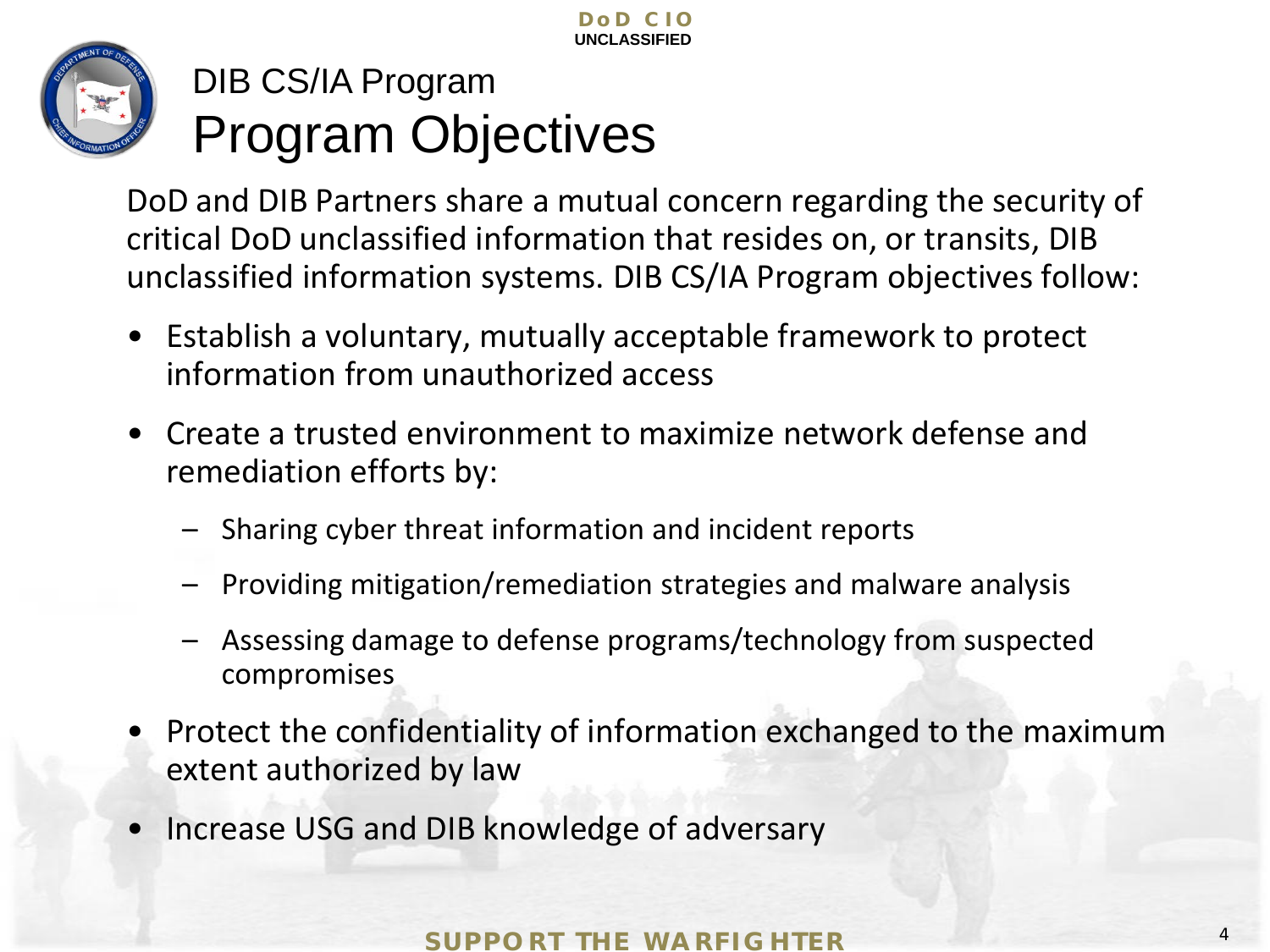



## DIB CS/IA Program DIB CS/IA Program Eligibility

A cleared defense contractor must:

- Have DoD-approved medium assurance certificates
- Have an existing facility clearance with approved safeguarding to at least the Secret level
	- ‒ Companies in DIB CS/IA application process may be sponsored for Safeguarding at the Secret level
- Have or acquire a Communication Security (COMSEC) account
- Obtain access to DoD's secure voice and data transmission systems supporting the DIB CS/IA program
- Own or operate covered DIB system(s)
- Execute the standardized Framework Agreement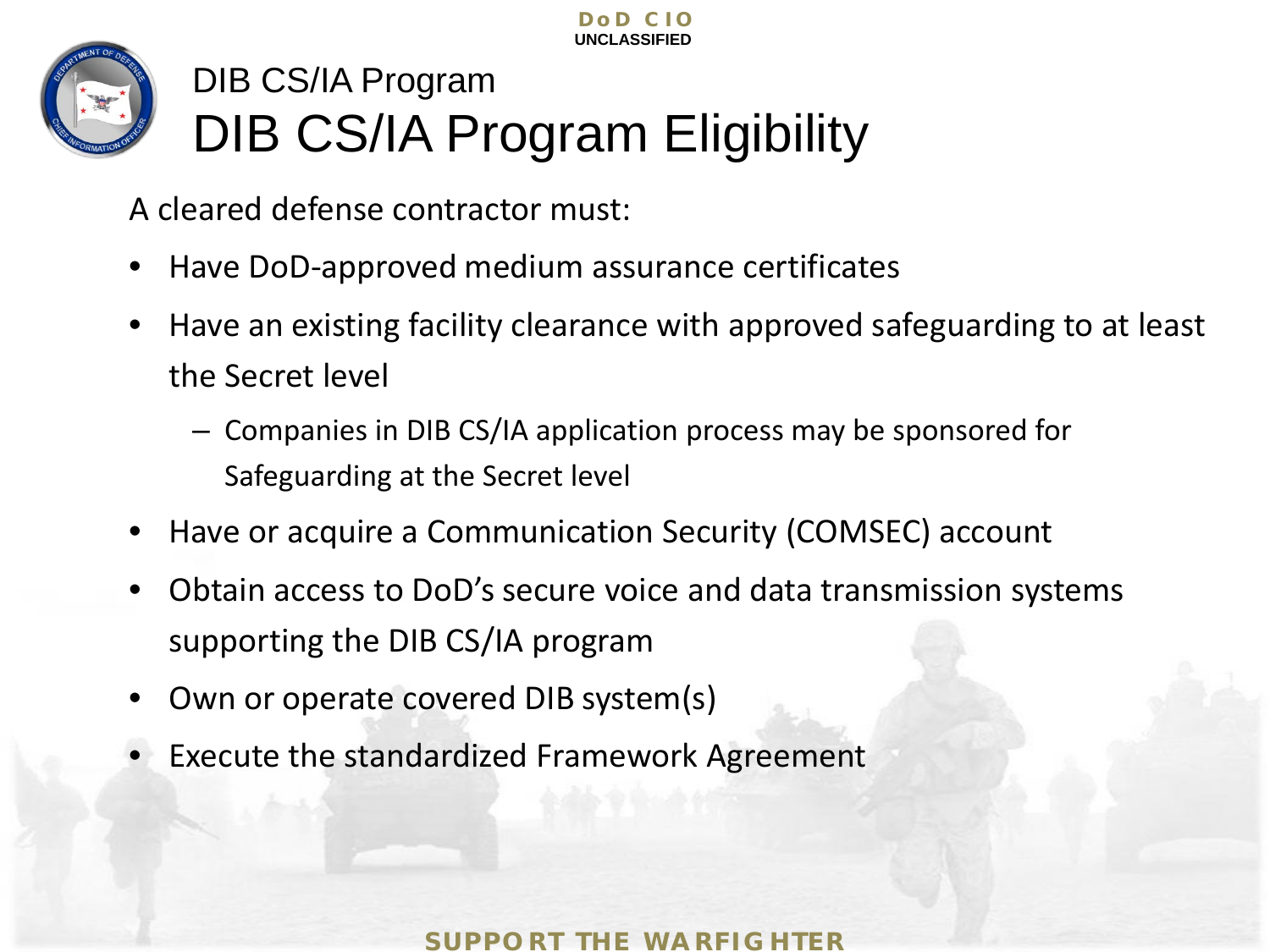

DIB CS/IA Program Program Elements

Framework Agreement

Information Sharing

Reporting and Response

Damage Assessment

DIB Enhanced Cyber Security Services (DECS)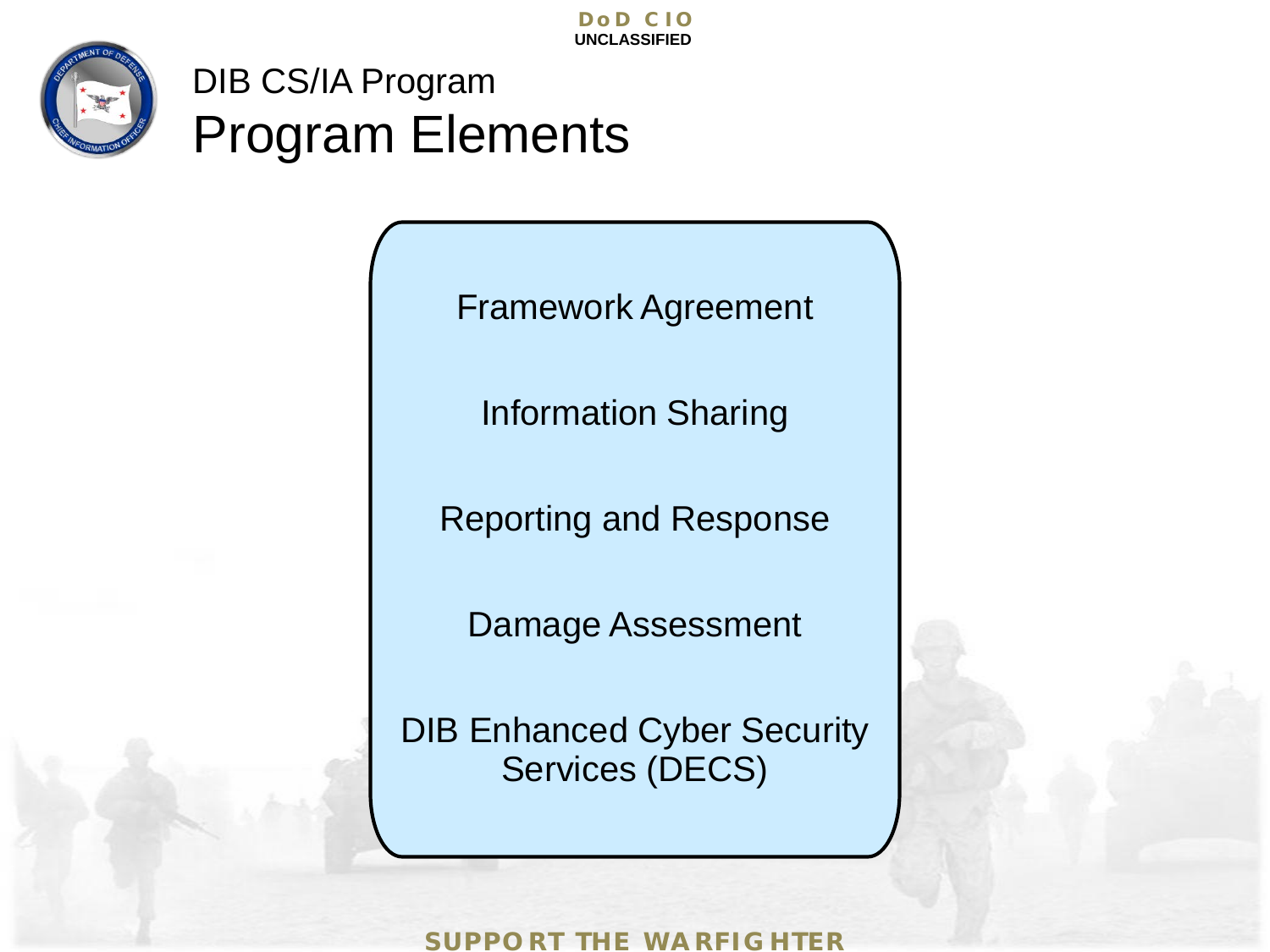

### DIB CS/IA Program DIB Enhanced Cyber Security Services

- DECS, an optional component of DIB CS/IA program
	- Jointly managed capability between DoD and DHS
	- Provides another layer of protection for DIB participants
- DIB companies may elect to participate in DECS in one of three ways:
	- Customer: Receive services from a supporting DHS-approved Commercial Service Provider
	- Operational Implementer: Directly receive classified threat indicators
	- CSP: As a DHS-approved CSP offer services to other DIB participants
- The Government will furnish classified cyber threat and technical information either to a DIB company or to the DIB company's Commercial Service Provider (CSP).
	- Enables these DIB companies, or the CSPs on behalf of their DIB customers, to counter additional types of known malicious cyber activity.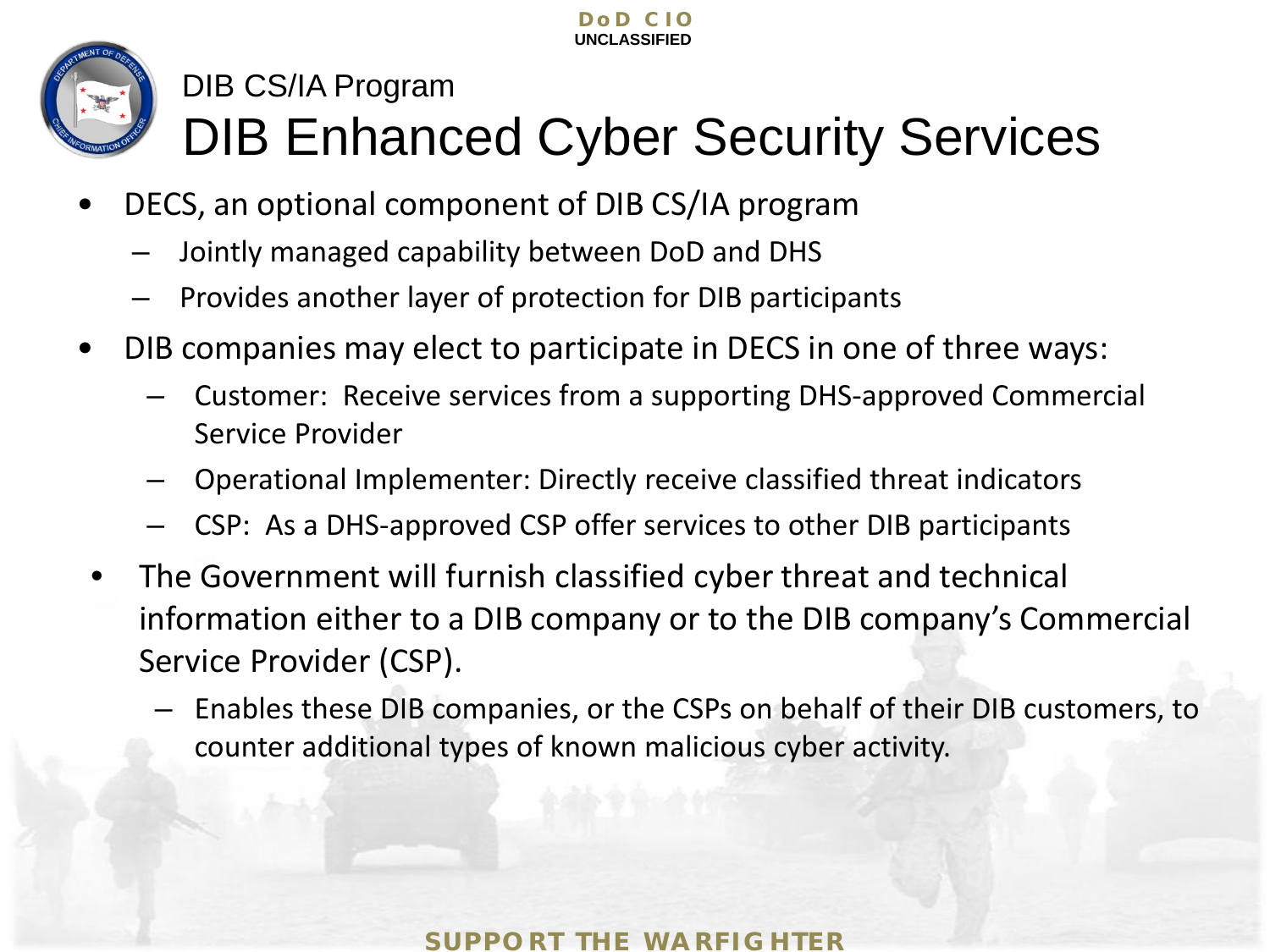

**UNCLASSIFIED** DIB CS/IA Program DFARS Safeguarding Unclassified Controlled Technical information

**DoD CI O**

- **Defense Federal Acquisition Regulations Supplement (DFARS) Clause 252.204-7012,** 
	- ‒ Clause posted and effective November 18, 2013
	- ‒ A contractual requirement
	- ‒ Mandates certain network security safeguards to protect DoD unclassified controlled technical information
	- ‒ Mandates reporting of cyber incidents that may have affected DoD unclassified controlled technical information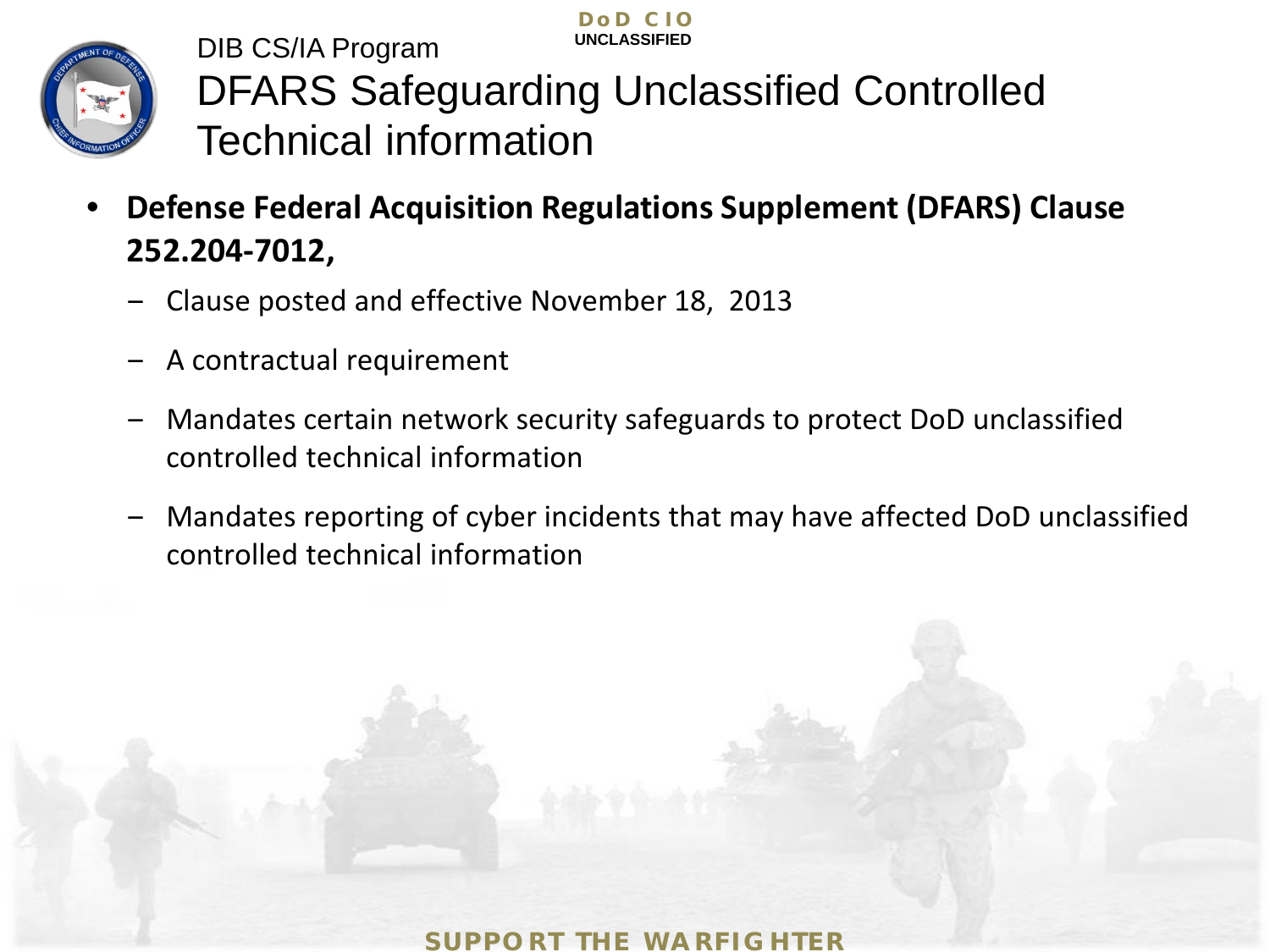

**DoD CI O UNCLASSIFIED** DIB CS/IA Program Section 941 National Defense Authorization Act (NDAA) for FY13

- **Section 941 National Defense Authorization Act (NDAA) for FY 13**
	- ‒ Applies to all Cleared Defense Contractors (CDCs)
	- ‒ Mandates reporting of each successful penetration of CDC network or information system(s):
		- A description of the technique or method used in such penetration(s).
		- A sample of the malicious software, if discovered and isolated by the contractor, involved in such intrusion(s).
		- A summary of information created by or for the Department in connection with any Department program that has been potentially compromised due to such penetration(s).
	- ‒ CDCs must provide DoD access to equipment or information to determine what DoD information was impacted
	- ‒ DoD will protect trade secrets, commercial or financial information, and personally identifiable information (PII)
		- DoD will not share sensitive information reported by a CDC, or derived from such reported information, outside of DoD without the permission of the reporting CDC.